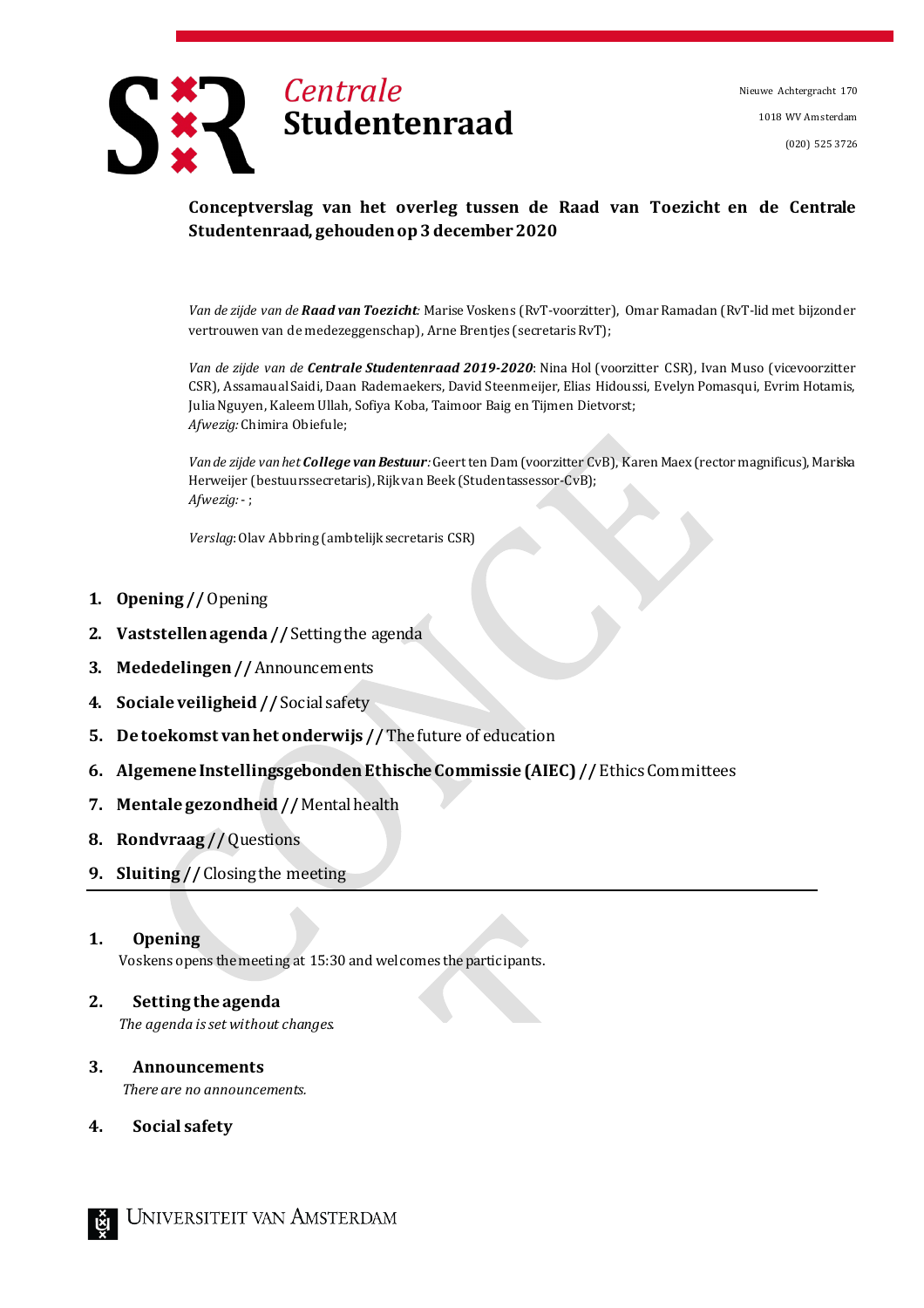

Last year the CSR sent an advice to the CvB, regarding social safety. The responsewas discussedatthe first formal meeting between the CSR and the CvB. TheCSR also discussedthe functionofthe ombudspersonatthe UvA. TheCSR also sent a letter supporting the letter of no-confidence, onthe positionofthe Deanof Humanities (FGw).

TheCSR is currently lookingatthe report onsocial safety andhow the recommendations canbe implemented. Accordingto the fileholders the report does not state new findings.

The CSR finds the recommendations regarding the complaints committee, the procedure regarding sending in complaints and the function of the ombudsperson, very important. Social safety is also a high priority for the supervisory board. Hol states that one of the important steps to create a socially safe university is to have a community that speaks up. This was also part of the consideration for the CSR to support the letter concerning the FGw. Koba adds that an aftercare system should also be provided.

## **5. The futureof education**

TheCSR is gladto see that courses are getting more interdisciplinary. But, they miss flexibility, intheoptions to take courses or attend lectures.

Some programs always have re-sits just before the summer break, even if the courses were given in semester 1. More tailored programs should be offered. The focus should still be on 'on campus' education. But, a digital alternative shouldalso beoffered.

It is also important to increase the quality of digital education. Also, lectures should be recorded. Baig states, regarding the interdisciplinary studies, that having the option to choose from a wide range of electives enables students to broaden their knowledge ina way that fits them.

Students are also expected to do more, than just study. Takinginternships, joiningmedezeggenschapordoinga board year, and even a part-time job is expected, to pay daily bills.

It is inevitable that education becomes more flexible and is also offered digitally.

*Hidoussi and Rademaekersleave themeetingdue to commitments elsewhere*

#### **6. EthicsCommittees**

The CSR was informed that the role of the central ethical committee is now filled by the faculties' ethical committees.

A working group was created within the CSR, to review the central ethics committee (CEC). The CSR has formed an advice, stating that the CEC should have more active members, the CEC should be given more competencies to review research proposals. The compensation of members of the CEC should also be reviewed.

The functioning of the CEC has already been discussed with the CvB. The CEC's task is to define the regulations, based on which the ethical committees of the faculties function. However, the CSR also wants the CEC to review specific research proposals. To achieve this theCSRwouldlike to cooperate with the CvB.

#### **7. Mental health**

The CSR received messages from students, stating that they are experiencing loneliness due to corona. Also, according to the crisis monitor not all students feel part of the university, because they cannot visit the university and meet their fellow students. The CSR is working on addressing the importance of mental health and looking into